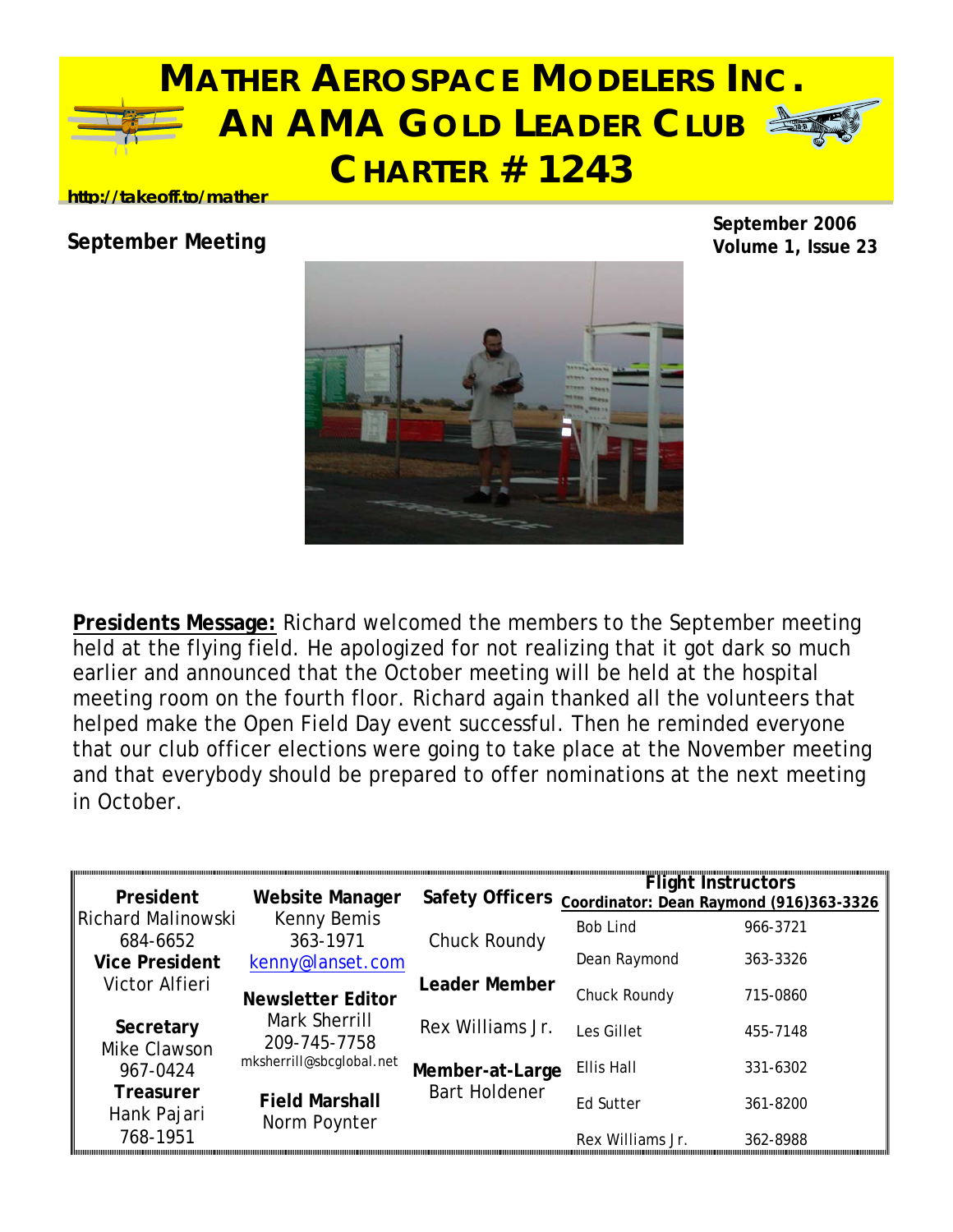### **Secretary's Report**

Mike reported that there are currently 203 paid members.

### **Treasurer's Report**

Account balances can be obtained by attending a meeting or speaking personally with Hank Pajari.

about not haven that to abitain, soo a ran-**Safety:** Richard shared an experience of riding in a full scale airplane and talked about how hard it was to actually see a full He told us how the pilot once had a glider fly right in front of his full scale airplane but never saw it coming. Richard's moral to this event is that we MUST yield the airspace to any full scale aircraft in our area. Chuck reported that in the event of a near miss or collision that the full scale pilot is required to report the incident to the FAA and if it happened at our field that it would be devastating to our club. The next subject was on frequency control. Everyone should leave their transmitter in the impound area unless they have the frequency pin attached and they are ready to fly or test an aircraft. No one should ever turn on their transmitter without being in possession of the pin.

 **Old Business:** There were approximately 100 visitors present on Open Field Day and we had around 40 folks that went through the ground school training to fly. Mike Clawson personally thanked all the volunteers and singled out Rex for pit management, Dan for cooking the food and Zack for running the simulator station. Vic reported that the Rotary wings had not committed to their half of the rent on the storage container so the club made a motion that was passed to wait until next spring to have it delivered. Dave committed to have the engine run up stands made and delivered to the flying site by next month.

**New Business:** There has been a phone number posted on the frequency pin board for contacting the authorities for NON emergency request from the Sheriff. There was a motion made to have the meetings at the field as soon as the weather and light allow next year, it was passed. Dave Sullivan informed us that the Red Barons were having a open house at their new field on the 16<sup>th</sup> of September and all the Mather members are invited. The Red Barons want to thank us for sharing our field with them when they did not have one.

### **New Members**

There was one visitor present, welcome Stan.

### **Information for the October 5th meeting from the President**

At the October meeting I want to share my experience of being the club president for the last year. Hopefully this will enlighten members to what it really means to be a club officer. Sometimes a potential candidate may not really know what is expected or what the duties may entail. Because of this big unknown members may be hesitant to step up and allow themselves to be nominated. The next two meetings are critical to a well functioning organization and I hope that what I have to share makes it easier for the nominations that will take place during the October meeting and the elections in November.

 All new business unless it is not an emergency shall be presented to me prior to the meeting. Members can call me (916)-684-6652, write me at Richard Malinowski, 7418 Brandamore Ct, Elk Grove CA 95758, or e-mail me at: masm.inc@comcast.net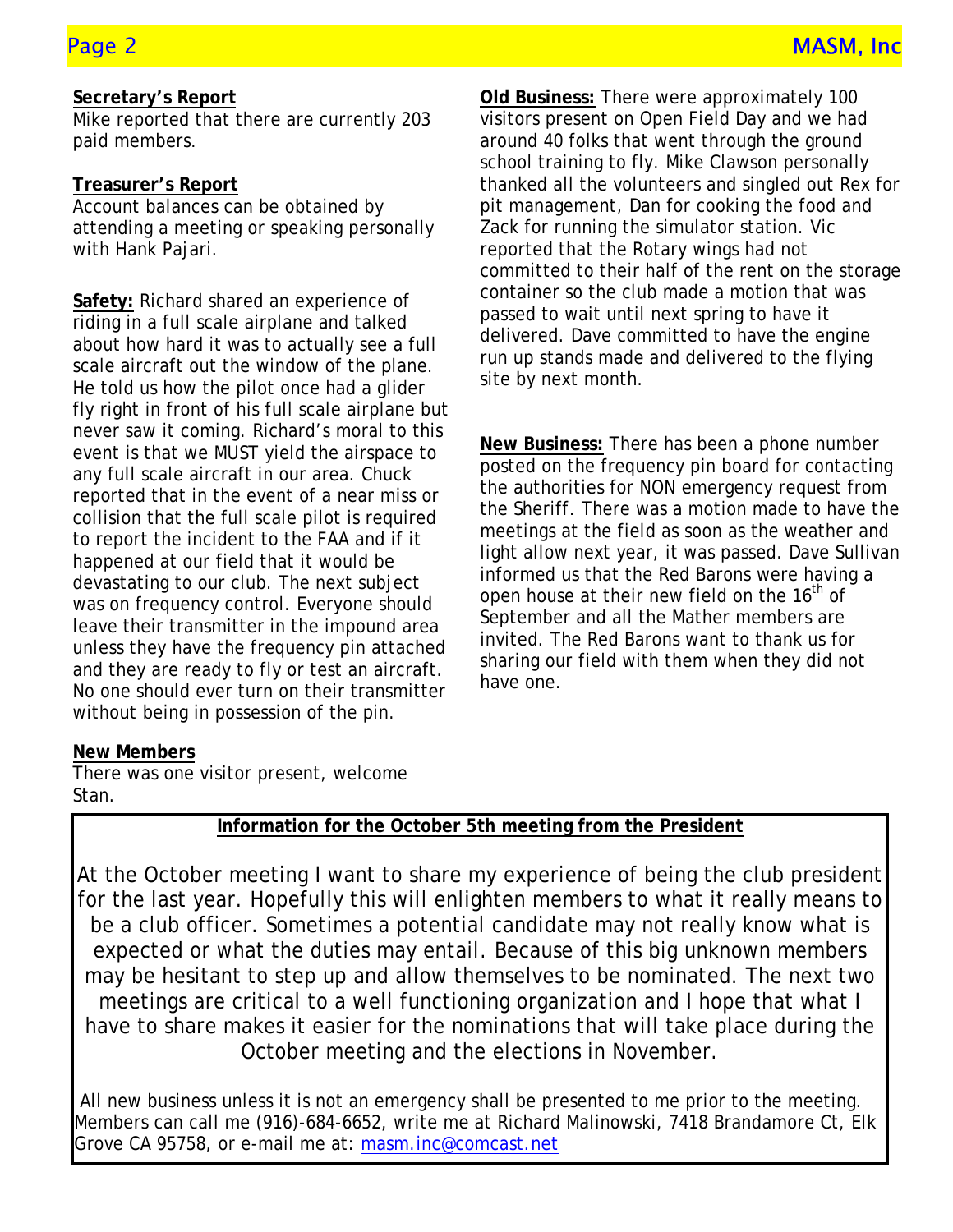**Show & Tell** 



Richard showed us a lighted Wilga 35/80 wing



Bob shared a Blaster discuss launch glider



 **Raffle** 



Bob took home the Harrier 3D Matt won the Hobby Lobby slow flyer



6011 Folsom Blvd., Sacramento, Ca. 95819 916-731-5868



Stan received a gallon of fuel



Hank scored the Super Tigre GS 45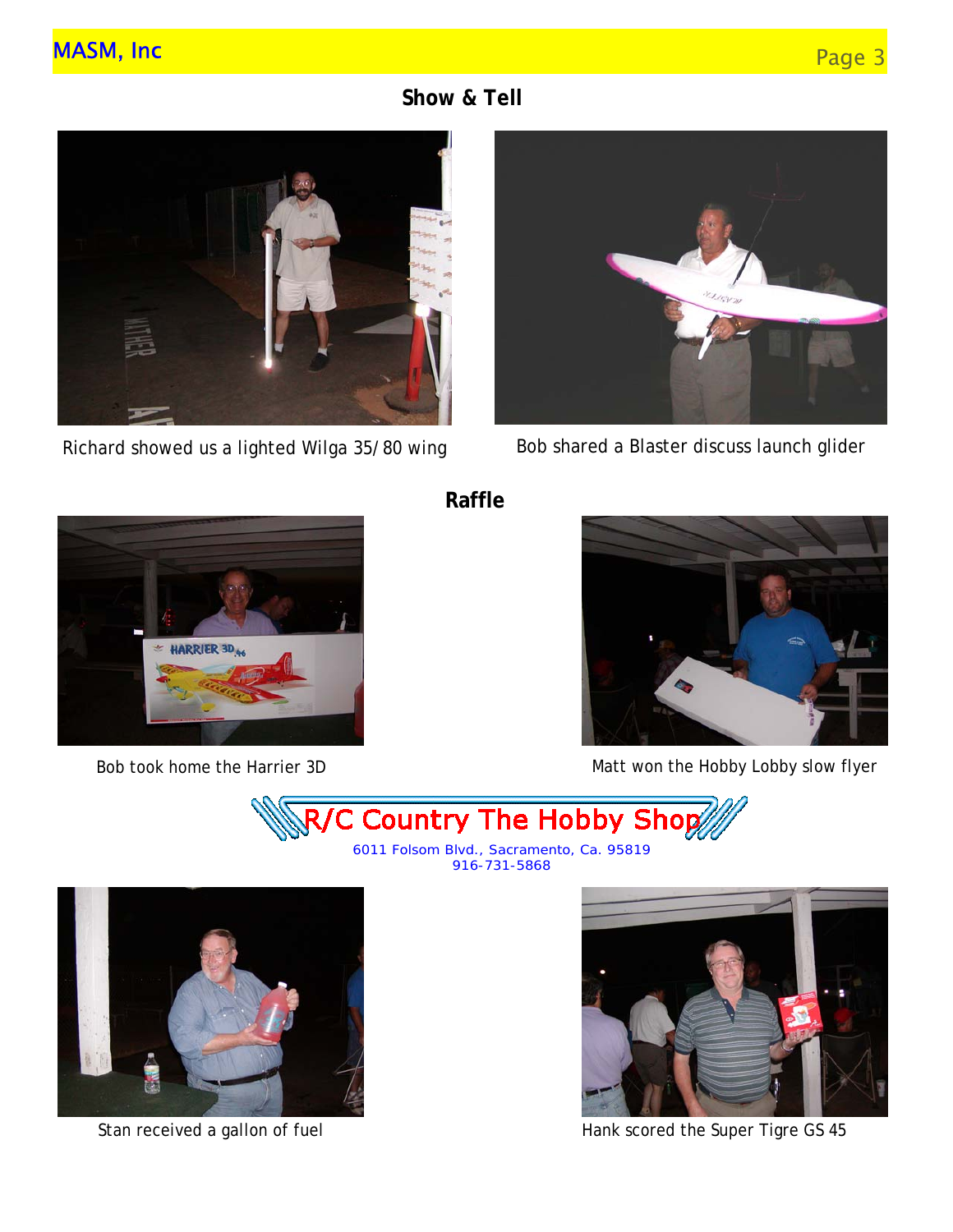## Murphy's Laws Revisited **BY AL COELHO**

Murphy had some laws; here are some of Al's.

1. Law of mechanical repair: after your hands become coated with grease your nose will begin to itch or you'll have to go to the bathroom.

2. Law of tools: any tool, when dropped, will roll to the least accessible corner.

3. Law of probability: the probability of being watched is directly proportional to the stupidity of your act.

4. Law of the telephone: when you dial a wrong number, you never get a busy signal.

5. Law of the alibi: if you tell the boss you were late for work because you had a flat tire, the very next morning you will have a flat tire.

6. Law of lanes: if you change lanes in traffic, the one you were in will start to move faster than the one you are in now.

7. Law of likeability: as soon as you find a product that you really like, they will stop making it.

8. Law of close encounters: the probability of meeting someone you know increases when you are with someone you don't want to be seen with.

9. Law of the result: when you try to prove to someone that something won't work, it will.

10. Law of biomechanics: the severity of the itch is inversely proportional to the reach.

11. Law of carpets: the chances of an open-faced jam sandwich landing face down on a floor covering is directly correlated to the newness, color, and cost of the carpet.

12. Law of logical argument: anything is possible if you don't know what you are talking about.

#### **Tips & Tricks**

#### Fixing Holes

Fixing fiberglass cracks or filling holes and missing sections on airplane parts such as cowls is not hard to do. Clean the part well. Patch the area with masking or electrical tape on the outside surface. Cut fiberglass cloth to fit the inside area and a second patch slightly larger to overlap. Coat the inside of the tape with epoxy and layer the patches. When the epoxy cures, remove the tape and the repair will have nearly the shape of the original.

*—Ernie Lee via the Web*

#### Keep Connected

To prevent electrical connections (such as servo wires connected to a servo connection inside of a wing panel) from coming apart, place a short piece of heat shrink tubing around the connections and then apply heat to the shrink tubing. This will ensure a connection that will not come apart.

*—Gordie McCann via the Web both from Odessa Propbusters, Odessa TX*

#### Working With Carbon Fiber or Fiberglass

You may have noticed that your tools do not last very long when sanding or filing carbon fiber or fiberglass. Even the best hardened tools will loose their edges when working with these materials. One trick I have found is to use a metal cut-off bit in my high-speed motor tool, but instead of using it at high speeds, I use it at low speed. I do not want to melt the resin as it will just wreck the bit. High-speed tools are great for many tasks, but when it comes to carbon fiber or fiberglass, I prefer to use these tools in the slowest setting possible.

Carbon fiber and fiberglass are great lightweight products used throughout our hobby. Sometime we may not even realize that we are working with these products since many airplanes are made of balsa and have a shrink-like covering, such as MonoKote or UltraKote.

Many of the airplane's motor mounts are made of a plastic material which in many cases is carbon fiber. Carbon fiber and fiberglass can be deadly if inhaled. These materials cannot be dissolved by the body and will remain in your lungs. The body will try to rid itself of this foreign material and can cause respiratory problems and possible death.

When drilling, filing, or sanding anything that looks as though it is made of plastic, carbon fiber, or fiberglass, it is always best to wear a good mask that will filter out the very small particles you will be producing. The best mask you can buy and one that uses a carbon filter and has a good, tight fit is the one you should use.

You should also wear some sort of eye protection because removing fiberglass dust or particles from your eyes will not be a pleasant or easy task.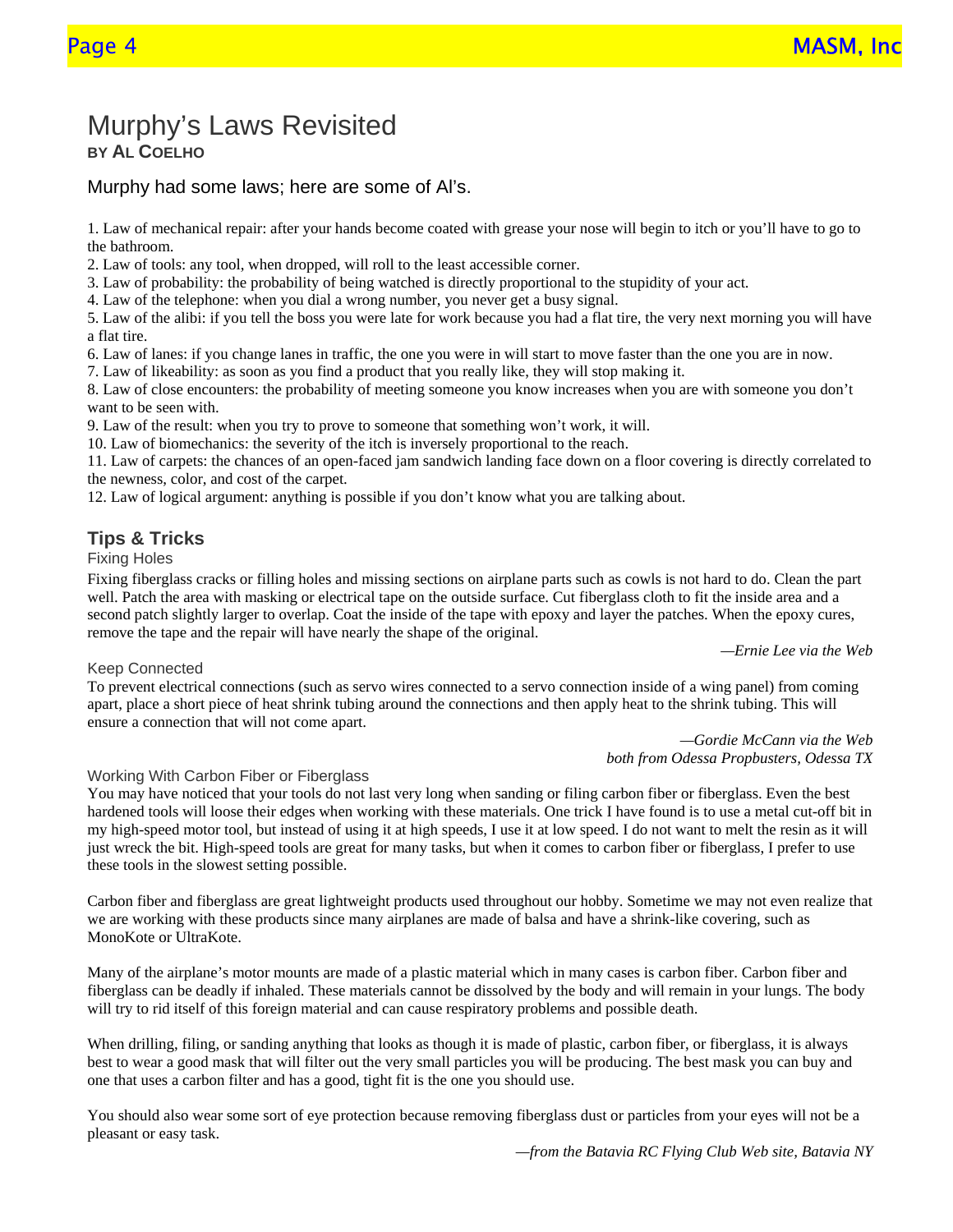# MASM, Inc Page 5 (Page 5 and Page 5 and Page 5 and Page 5 and Page 5 and Page 5 and Page 5

#### Testing your transmitter

You can tell if your transmitter is working, even if you don't have a receiver hooked to a servo nearby. Turn on a television to channel 3 or 4, turn on the transmitter, and wiggle the sticks. You should hear a change in the buzzing sound if it is working. This trick works for AM or FM, but it does not work for PCM.

Common causes for no transmitter output could be a dead internal fuse, which may not be easy to find, or a bad connection to the antenna, which is easier to fix.

Another cause could be loose cells in a clip as is sometimes the case with transmitters using alkaline cells. To be safe, it is recommended that only soldered-up batteries be used.

from the Winnipesaukee Radio Controllers via *Talon Tales* Schoolcraft Sky Hawks R/C Airplane Club Schoolcraft MI

#### Stronger stabilizers

It is common to find broken stabilizer leading edges under the covering of built-up stabilizers where the triangular stabilizer leading edge doubler ends. This is because a rib is located at that point. That combination makes the doubler rigid and concentrates the bending loads of the leading edge in a very short length. Moving the rib away from the end of the doubler allows the end of the doubler to flex with the leading edge, spreading the bending loads over a greater length.

#### Plug those pin holes

When working with fiberglass, try the following methods. Wash the component with soap and water and brush on one or two coats of nitrate dope with talc or talcum powder added. Stir well to dissolve the powder. Nitrate is used rather than butyrate because it adheres well and anything can be applied over it. Sig nitrate is available at most hobby shops. Another method of filling pin holes is to using hobby poxy stuff. Thin it with a good lacquer thinner and brush it on. When dry, after a light sanding, the fiberglass is ready for primer and paint.

from *The Sac Dope Can*  Suburban Aero Club of Chicago Wayne Bielski, editor Chicago IL

#### Repairing loose firewalls

There are many times that you have to repair a loose firewall or tail section on an airplane. Maybe it's not completely out just loose, and you need to reinforce the joint. One of the best ways to make sure you have a good joint is to heat the epoxy with a heat gun after it is applied. This will almost liquefy the epoxy and let it seep into the joint to ensure a solid repair. I also recommend using triangle stock to reinforce the joint, particularly on firewalls. One warning though—be sure you do this with a long-working resin. The heat will speed up the reaction. If you are using five-minute epoxy, it may set up before you can finish your work.

From *Mission Briefing* Magic Valley Air Force Gary Nelson, editor Jackson TN

#### Nylon bolts

If you've ever had trouble getting nylon bolts started when attaching the wing or other major subassembly, try this. Bevel the threaded end of the bolt so it tends to be self-centering when you're trying to get it started. The easiest way to bevel the bolts is to stick them in one of those school kit handheld pencil sharpeners and twist.

from *The Flypaper* South Bend RC Club Jack Allinger, editor South Bend IN